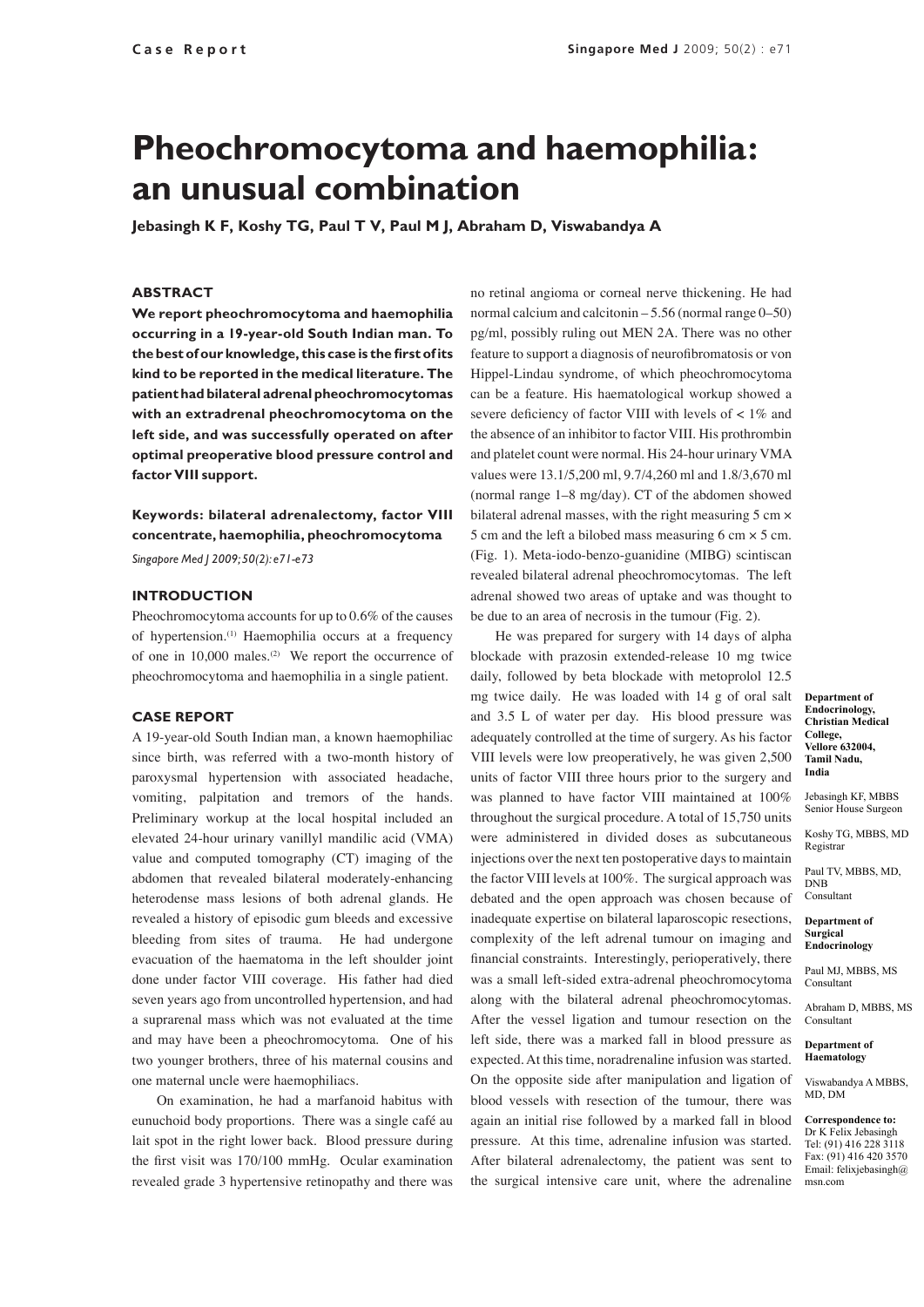

**Fig. 1** Axial CT images of the abdomen show the tumour with necrosis and calcification (arrows).

and noradrenaline infusions were slowly tapered and stopped. He was then shifted to the ward after 48 hours. Intraoperatively, the estimated blood loss was about 1.2 L, which was made up of colloids, crystalloids and only 1 pint of whole blood. Postoperatively, his blood pressure normalised and he did not require any antihypertensive medication. Since he had a bilateral adrenalectomy, he was discharged on daily prednisolone and fludrocortisone medications along with hydrocortisone protocol in stressful situations.

### **DISCUSSION**

Pheochromocytoma is very much a vascular tumour; the problem is compounded by the fact that the patient was a haemophiliac. This patient had one potential autosomal hereditary problem – pheochromocytoma (possibly part of MEN 2, although genetic studies were not done) and haemophilia – an X-linked disorder. This situation was handled by the diligent work and meticulous cooperation of endocrinologists, haematologists, endocrine surgeons and anaesthetists. The preoperative preparation of pheochromocytoma involves first establishing alpha adrenergic blockade to stabilise systemic blood pressure, expand intravascular volume and normalise myocardial performance.(3,4) Ideally, a non-competitive alpha blockade is given phenoxybonzamine 10–20 mg orally twice daily for  $10-14$  days.<sup>(5)</sup> Selective competitive

alpha adrenoceptor blockade with prazosin has also been advocated.<sup>(6)</sup> Return to normotension facilitates an increase in intravascular volume, which should ideally cause a fall in haematocrit by  $5\%$ .<sup>(7)</sup> Beta blockade is instituted after complete alpha blockade. Induction of anaesthesia is done by intravenous etomidate. Volatile anaesthetic used is desflurane. Intraoperatively, in case of persisting systemic hypertension, there is a role for intravenous sodium nitroprusside infusion. Intravenous magnesium sulphate has been strongly advocated in James' study. Magnesium ions are thought to block the release of catecholamines from the normal adrenal medulla and from adrenergic nerve terminals.(8)

In our patient, thiopentone and 2% isoflurane was used for induction. Intravenous magnesium sulphate was given at 1 g/hour for a total of nearly 2.5 hours. Vecuronium was used as a muscle relaxant. The other special condition in this boy was haemophilia. Haemophilia is treated with factor VIII concentrate. The amount of factor VIII required depends on the plasma level of factor VIII needed to treat the specific bleeding episode – it must also be sufficient for the distribution of factor throughout the body and clearance from plasma.<sup>(9)</sup> In the case of major surgery, normal factor VIII must be maintained at around 100% during the perioperative and postoperative periods. During the induction of anaesthesia in haemophiliac patients, intramuscular